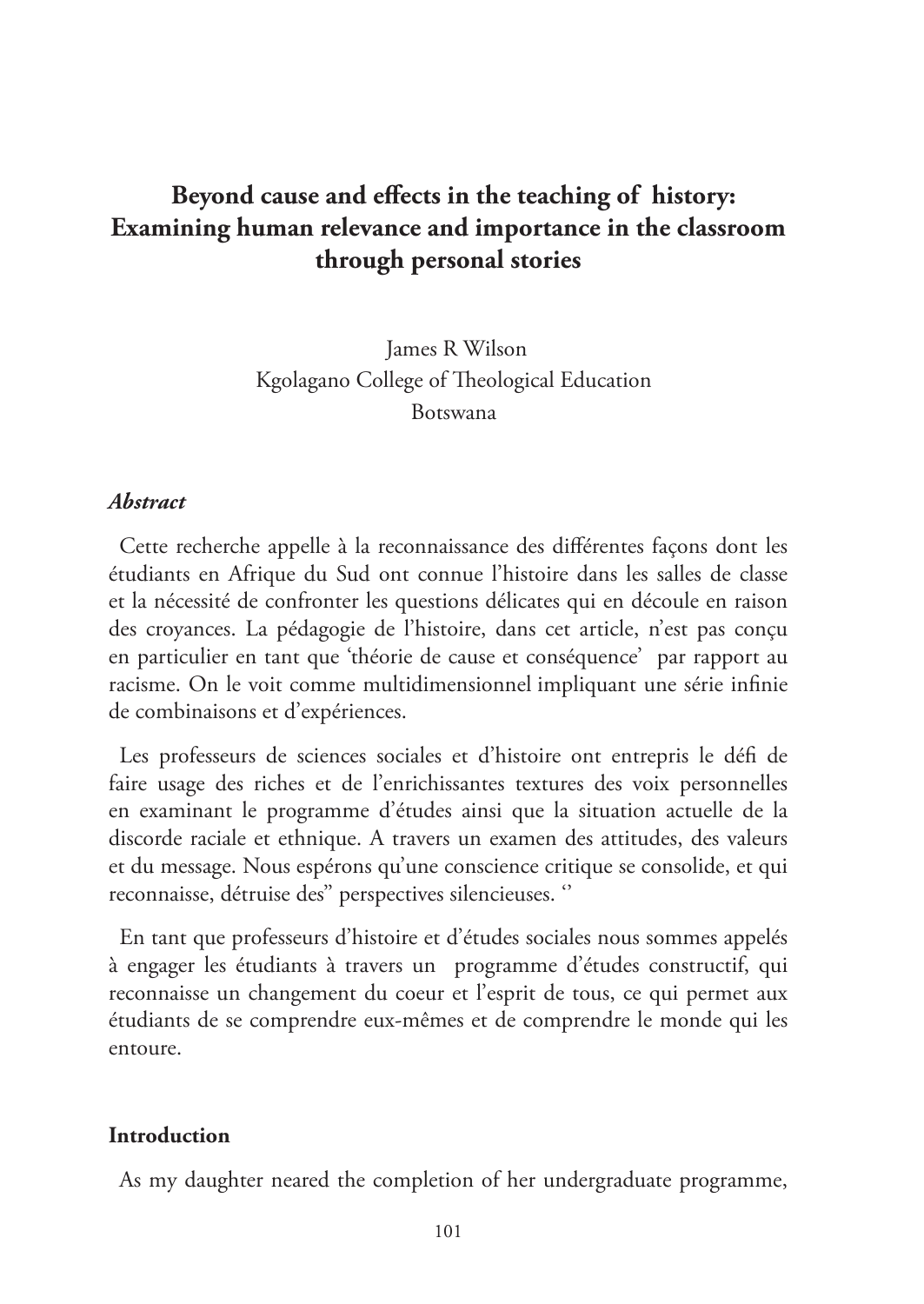she found herself one course short of graduating. As one keenly interested in the subject of history, I couldn't help but suggest to her the possibility of taking one such course as a means of further developing her world view as well as her critical thinking skills. From the immediate look appearing on her face in response to my suggestion, alerted me to our divergent views on the subject. "No way! I'm not going to spend my last term, memorising all kinds of facts, dates and people with little or no relevance to the here and now. It's so boring" Although we had just talked past one another, her perspective on the matter, was hardly a new revelation to my ears. To be honest, for many people history classes are synonymous with the encyclopedic memorization of historical knowledge, fixed and embedded in time and place.

This common understanding tends to be reinforced by the demands placed on history and social sciences teachers to continuously process and disseminate larger and larger quantities of information with each passing year; the on-going pressure of attempting to cover an entire syllabus- persons, events and periods of history in a chronological, cause and effect way<sup>1</sup>; and a nagging concern that when exploring so many issues, there is the possibility that omitting any will give rise to the suspicion of some unjustified bias. Rosenzweig & Weinland (1986) describe history teaching as nothing less than a "mad dash to the present."2

It is so easy to fall into the trap (however sincere and well meaning one may be) of disassociating history and social sciences from the lived situations and contexts that have helped shape a democratic South Africa; of allowing it to be become a storehouse of generic knowledge, devoid of the "personal." This paper challenges teachers to empower their students and themselves to become agents of history rather than passive recipients of events. Giroux  $(2001)$  states:<sup>3</sup>

Unless the pedagogical conditions exist to connect forms of knowledge to the lived experiences, histories, and cultures of the students we engage, such knowledge is reified or 'deposited" in the Freirian sense, through transmission models that ignore the context in which knowledge is produced and simultaneously functions often to silence as much as deaden student interest.

<sup>1</sup> See H Kellner, "Narrativity in History: Post-Structuralism and since", *History & Theory*, 26 (4), 1987, pp. 1- 29.

<sup>2</sup> L Rosenzweig & T Weinland, "New directions for the History curriculum: A challenge for the 1980s", *The History Teacher*, 19 (2), February 1986, pp. 263-277.

<sup>3</sup> H Giroux, "Pedagogy of the depressed: Beyond the new politics of cynicism", *College Literature*, 28 (3), 2001, pp. 1-32.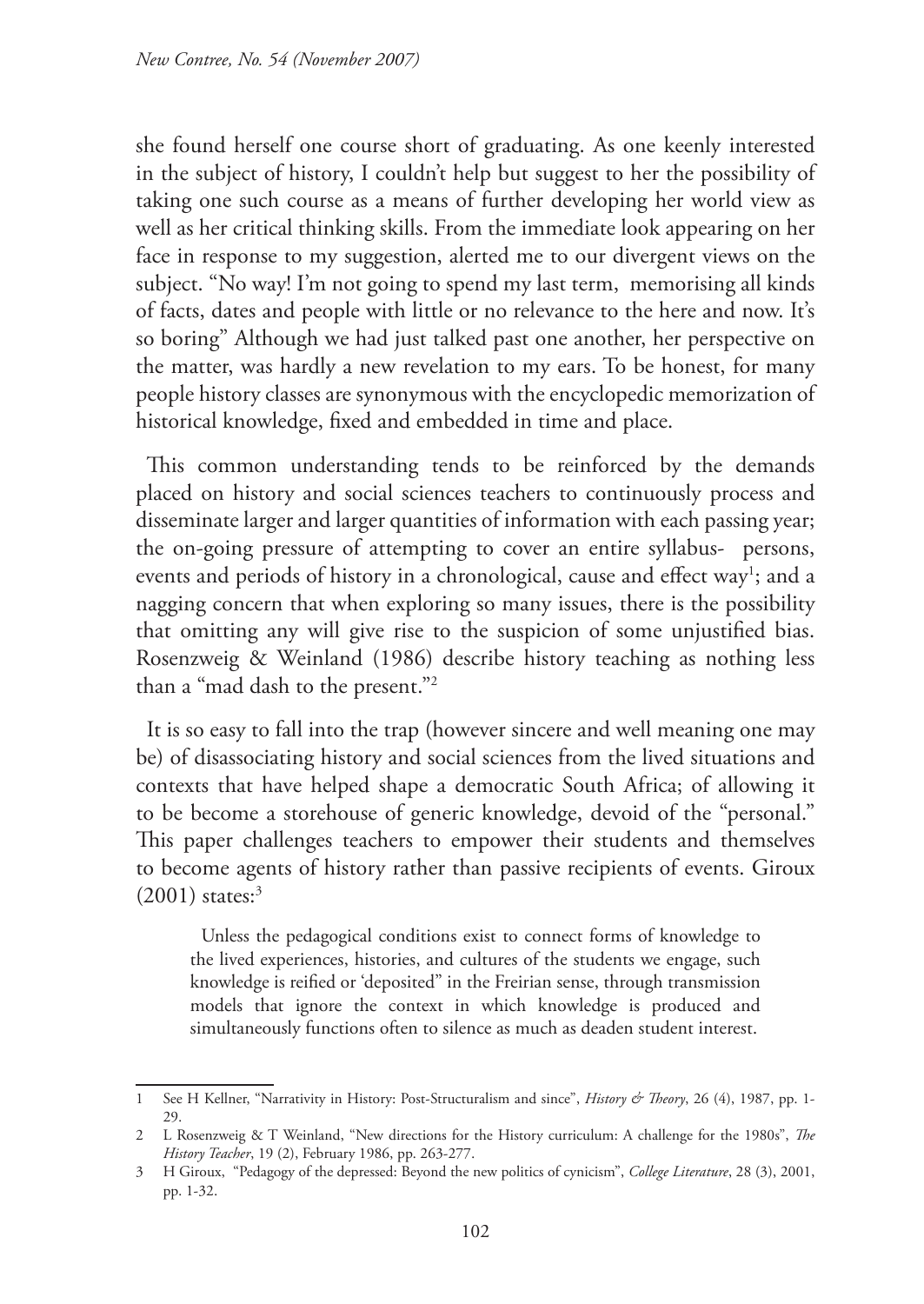## **Pedagogical choices**

To kick start the possible inclusion of "narratives" (stories) in the teaching of history and the social sciences, would most likely involve giving up a degree of efficiency, productivity and comfortableness which comes when making use of the familiar and traditional approaches that have served us in the past. Making use of "personal voices" in the teaching of the subject, should be seen as one technique amongst many that could be used for enhancing teaching as a whole. This usage of personal memories also comes with the understanding any "curriculum or an instructional approach can't be standardized and remain effective."4 In a postmodern era, the classroom becomes plural, local and immanent.

This researcher believes that whenever teachers have formed clearly defined goals and vision of the subject area, they allow themselves the freedom of determining "when" and "where" to use a particular methodology or in combination with another- including those promoting historical knowledge as linear and chronological, those featuring historical knowledge as de-centered, fuzzy and multidimensional; and of freely using lectures, discussion or "narratives"(in particular- first person stories) whenever deemed appropriate. Because history and the social sciences are oftentimes influenced by changing interests, shifting conceptual understandings as well as by individual interests the task is made harder. Abel (1976) has correctly assessed that the:

 past is a steady process of imaginative reinterpretation and reconstruction, and in attempting to be meaningful to us in the present.<sup>5</sup>

If we are honest about our teaching, it will most probably always involve juggling between academically preparing students for end-of-the-year exams as well as helping them to see historical content and analytical concepts as somehow impacting on their lives. That challenge reasserts itself again and again during our teaching careers.

South Africa's Outcomes Based Education (OBE) Curriculum 2005 correctly mandates that teachers should be made to "help learners to develop their knowledge as well as their skills, values and attitudes" as well as to nurture those skills that would facilitate the building of a more democratic

<sup>4</sup> S Ohanian, "Huffing and puffing and blowing schools excellent", *Phi Delta Kappan*, January 1985, pp. 316- 321.

<sup>5</sup> R Abel, *Man is the measure*, (New York, Free Press, 1976), p. 165.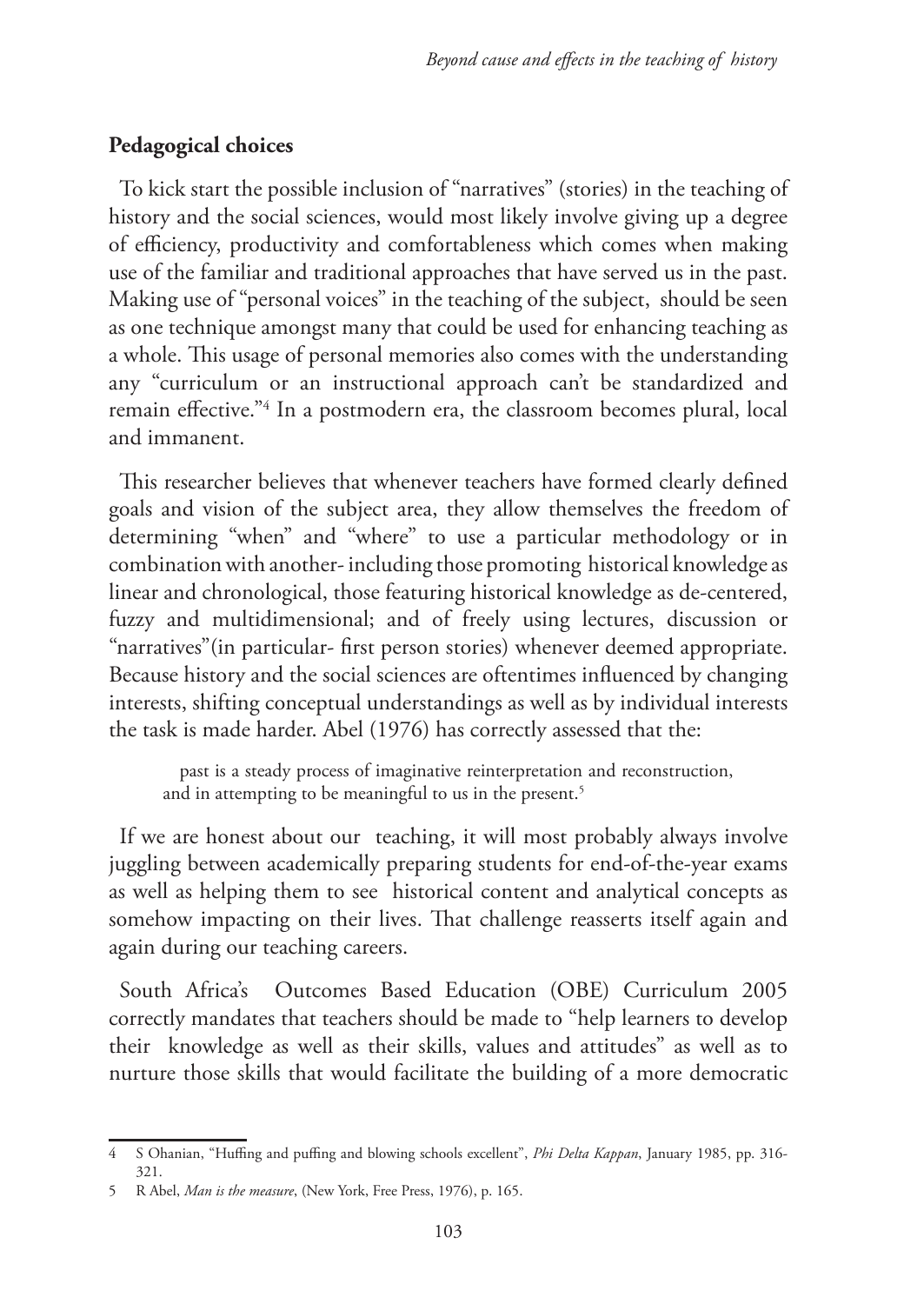and socially responsive nation.6 OBE like any other educational model, has had its share of critics. A commonly heard criticism of OBE in South Africa has been that it is overly weighted on the outcomes of education, and has marginalised educational knowledge.7 Blaine (2007), nonetheless reports that even amongst OBE's detractors, most would admit that it has helped in transforming a discredited and authoritarian apartheid educational system to one promoting praxis- theory and practice; academic knowledge and a commitment to democratic principles.

Waghid (2007) believes that OBE has the capability of enabling both educators and students to move "outside the lines" of instrumental thinking and a technicist teaching styles. He calls for placing particular focus in OBE in "educating for friendship," and where people learn from one another through mutual engagement and sharing.<sup>8</sup>

Royster (1996) calls such exchanges "contact zones" or "areas of engagement." According to Royster, such encounters disallow ourselves and others from being locked into tunnels of our own visions and particularistic experiences. She advocates for the creation of an environment where sharing and academic learning are not seen as mutually exclusive. She also calls for the construction of new histories and theories that arise from shared stories engaged in transformation.9

# **Shared perspectives**

Most people prefer sameness, predictability and common interests. As a result, if and when someone thinks differently than ourselves, wears different clothes, maintain different cultural customs, we become nervous. This would appear to be true in a classroom setting as well. The idea of promoting the usage of shared perspectives, first person narratives and dialogue might seem threatening to some. But if pursued, this researcher believes it can enrich those who participate- providing them with hundreds of fresh ideas and insights. It can challenge, amaze, anger and even "prick" us to act in pro-active ways.

<sup>6</sup> J Bottaro, P Visser, L Wilson & M Monteith, *Oxford: In search of Social Sciences: Grade 9, teacher's book*, (Cape Town, Oxford, 2006) p. v.

<sup>7</sup> S Blaine, "Outcomes education 'undermines knowledge'," *Business Day*, 13 September 2007, p. 4.

<sup>8</sup> Y Waghid, "Education, responsibility and democratic justice: Cultivating friendship to alleviate some of the injustices on the African continent", *Educational Philosophy & Theory*, 39 (2), 2007, pp. 182-196.

<sup>9</sup> J Royster, "When the first voice You Hear Is Not Your Own", *College Composition and Communication*, 17 (1), February 1996, pp. 29-40.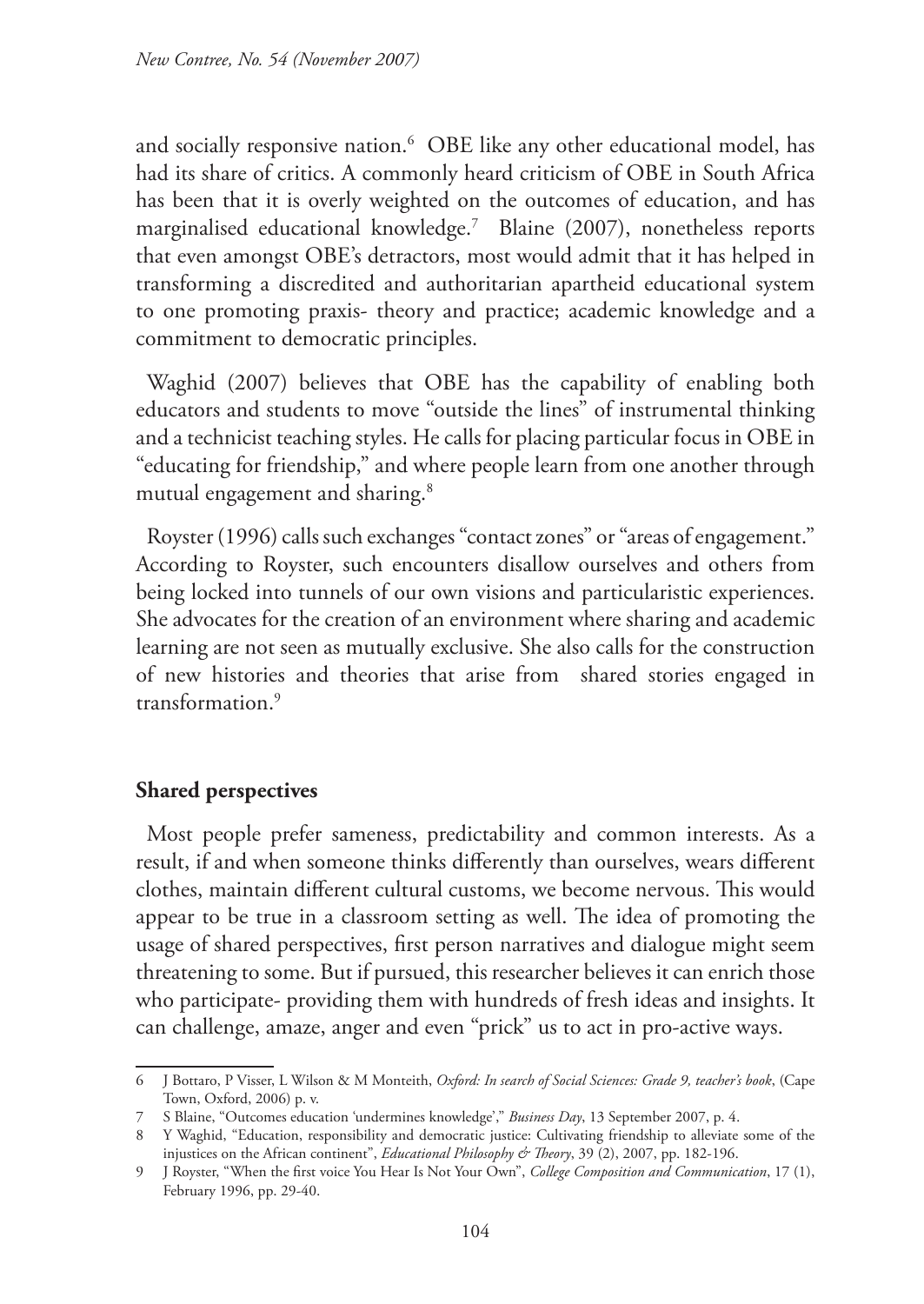Being together in the same place, and talking amongst ourselves doesn't necessarily mean that we are engaged in meaningful dialogue from a shared perspective. According to Jones (1999), "...simply talking within groups, among ourselves while others talk among themselves"<sup>10</sup> is not a part of liberatory and democratic education. She calls for an educational style rich in transparency, communication, and accessability.

Like most other educators, this researcher can recall particular teaching occasions at the Lesotho College of Education where I worked for several years, where potentially important dialogue was diverted by several disjointed conversations taking place at the same time in the classroom- I lecturing in the front, two students in one corner of the room discussing a private matter; a couple staring out the window and oblivious to all, four people actively taking notes, and a few appearing unduly focused on "exams" and asking,

"Yes, I know there are many sides to the issue, but what exactly will be on the test? What should I write down as notes? What will the scope of the test be? "

Paulo Freire identifies certain key factors needed by both students and teacher engaged in revolutionary and transformative education. These factors are 'the ability to perceive and clarify reality critically in oppressive and dehumanizing situation...[and] the ability to arrive at an effective action to change the situation as part of a pedagogical praxis."11

In the context of the history and the social sciences classroom, Paulo Freire calls us to disengage ourselves from a "banking model of education," where teachers serve as experts and pour knowledge into the empty heads of the students and the students gives back information to the teacher in an unadulterated form. Freire call for non-oppressive and dialogic teaching styles.

Baum (2000) particularly challenges South Africans to reawaken a historical consciousness suppressed by the chains of colonialism. "Historical understanding remains undoubtedly important and relevant for Africans in asserting themselves in the new global order." She draws support from the words of critical theorist Henry Giroux in claiming that "history is irrelevant if it does not involve itself in the critical engagement of issues." According

<sup>10</sup> A Jones, "The Limits of Cross-Culture Dialogue: Pedagogy, Desire, And Absolution In The Classroom", *Educational Theory*, 49 (3), Summer 1999, pp. 299-316.

<sup>11</sup> B Goba, B (1988) *An agenda for Black Theology: Hermeneutics for social change*, (Johannesburg: Skotsville Publishers, 1988), p. 16.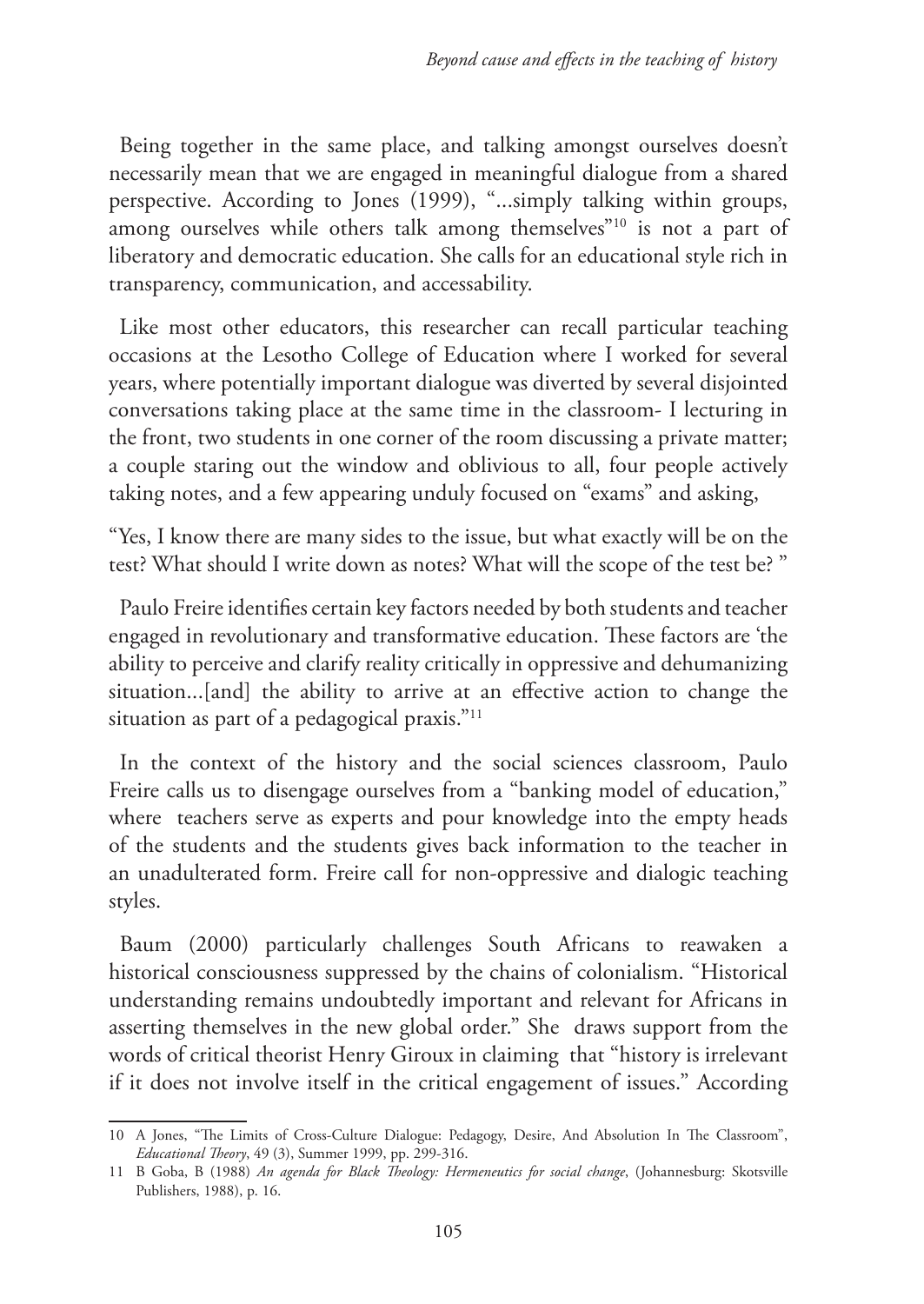to her, a historical consciousness can never be a singular activity. It always involves the development of a collective critical consciousness.<sup>12</sup>

Transformative education, according to Nieto (1999), awakens a "consciousness;" it will not remain localized. She speaks of a "deep transformation on a number of levels- individual, collective and institutional."13 See also (Bleich 1995)<sup>14</sup> and (Thayer-Bacon 1995).<sup>15</sup>

According to this researcher, whenever a classroom teacher brings together people of divergent views and allows them to dialogue, experiment and build on those shared perspectives, the mixture is potentially dangerous for interested in maintaining hegemonic control. Chomsky has said, "Part of the genius of domination and control is to separate people from one another so that it doesn't happen...As long as we can't consult our neighbors, we'll believe that there are good times. It is important to make sure that people don't consult their neighbors..... If they're together, they'll start having thoughts, interchanging them and learning about them...."16

### **The rich and enriching texture of personal voices**

Perhaps one of the critical challenges facing schools today is the urgent need for collaboration between educators, students and the community. Most of the time, however, true collaboration is rarely achieved. To work collaboratively would require acknowledging that a sense of equality, mutual respect and gifted abilities exists amongst all concerned. For some educators, such an admission would be a stumbling block. According to this researcher, however, whenever schools foster such an atmosphere of true collaboration and partnership, wonderful things can happen. In particular, the usage of first-person narratives and oral histories are a specific means of being in partnership with the community interested in historical mapping. See also  $(Ax$ tell 2001)<sup>17</sup>

<sup>12</sup> J Baum, "Negotiating history, truth and reconciliation and globalisation: An analysis of the suppression of historical consciousness in South African schools as case study", Mots Pluriels, No. 13, April 2000, http:// www,arts.uwa.edu.au/MotsPluriels/MP1300jb.html, as researched on 14 September 2000.

<sup>13</sup> S Nieto (1999) *The light in their eyes: Creating multicultural learning communities, (*New York: Teachers College Press, 1999), p. xviii.

<sup>14</sup> D Bleich, "Academic Ideology And the New Attention to Teaching"*, New Literary History*, 26 (3), Summer 1995, pp. 565-590.

<sup>15</sup> B Thayer-Bacon, "Constructive thinking: Personal voice", *Journal of Thought*, 30 (1), Spring 1995, pp. 55-70.

<sup>16</sup> N Chomsky, *Propaganda And The Public Mind*, (Delhi, Madhayana, 2001), p. 28.

<sup>17</sup> J Axtell, "The Pleasures of Teaching History", *The History Teacher*, 34 (4), August 2001, pp. 433-446.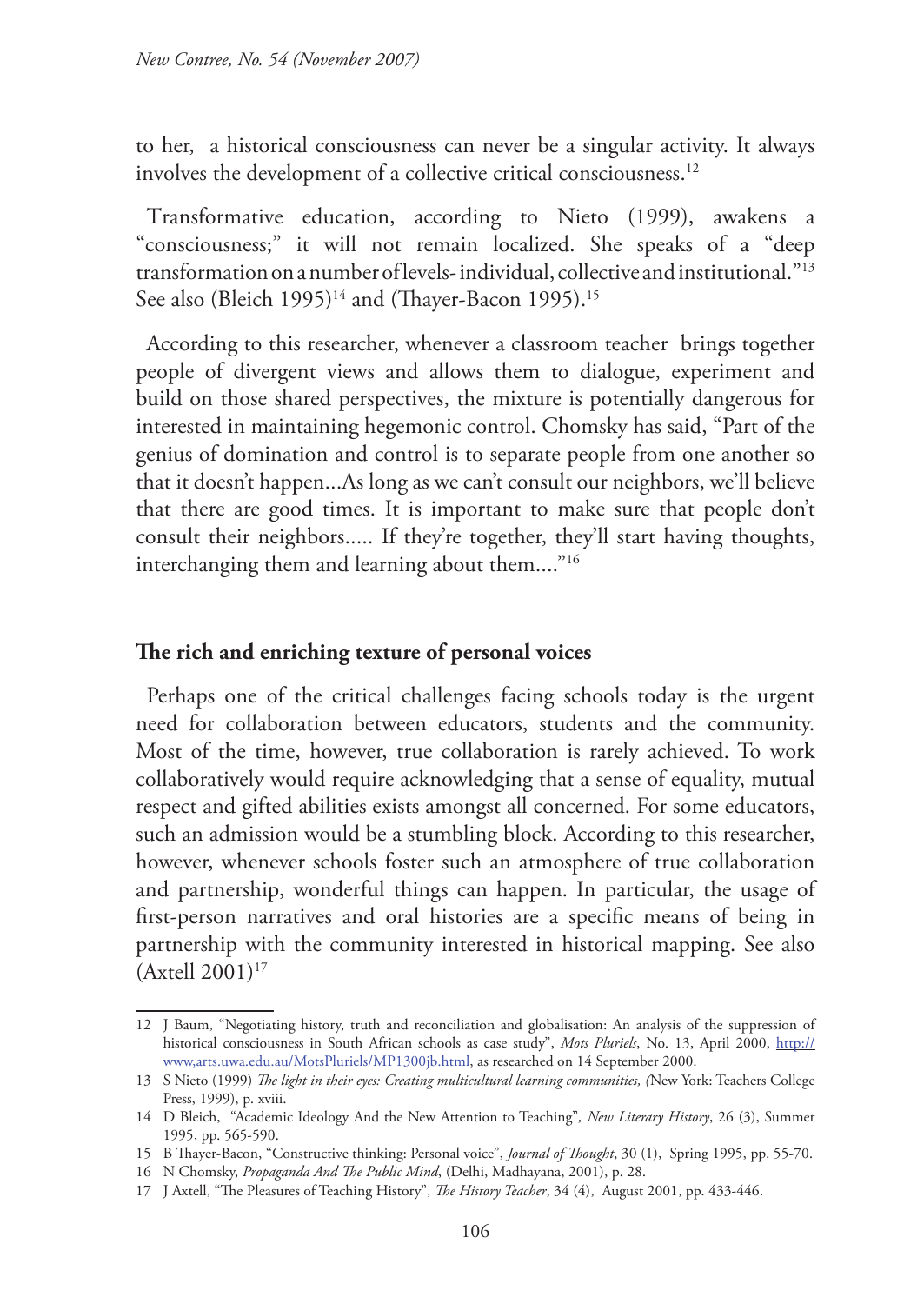Hudson & Santora (2003) specifically refer to first person narratives or oral histories as "stories that are told by common and uncommon people who were present at or keenly affected by key events in history." Hudson & Santora see the usage of these "voices" as "opportunities for dialogue between teachers, their students and the communities in which they teach."18 They also believe such activities facilitate a historical praxis where theory and practice come together. See also (Elbaz-Luwiasch 1997).<sup>19</sup>

According to Hudson & Santora, whenever students are finally made to see history as "populated not simply by quasi-mythical figures, but by threedimensional human beings, the famous as well as the forgotten, who live in and act in a real world that is always changing," 20 history takes in new meaning for the students, their families as well as the community.

This researcher has found the use of first-person narratives in varied classroom activities, as radically impacting on the lives of his students as well as himself. Guest speakers or personal narratives can and do help to "fill in the black holes" observant in certain textbooks. According to Conde-Frazier (2006)

...it is the oral that carries the knowledge of the people. Orality permits knowledge that comes from passion and experience and expands the space of dialogue that brings possibilities of empowerment through agency. It does not permit the academy to abstract and dilute the power of the narrative.<sup>21</sup>

While teaching a course on contemporary issues to third year diploma students at the Lesotho College of Education, one of the units to be covered related to issues of "race, ethnicity, culture." At the same time, I was also engaged in research, in preparation for writing a chapter in textbook on the subject of "inclusion and exclusion." Assessing the work that laid ahead, this researcher attempted to initially research "racial exclusion" as practiced in Lesotho during the time of British colonial rule. To my surprise, I found little or nothing in the nation's libraries. This researcher then turned to the students in the contemporary issues class for help. I proposed that they help by

<sup>18</sup> L Hudson & E Santora, "Oral History: An Inclusive Highway to The Past", *The History Teacher*, 36 (2), 2003, pp. 206-220.

<sup>19</sup> F Elbaz-Luwiasch, "Narrative Research: Political Issues & Implications", *Teaching and Teacher Education*, 13 (1), 1997, pp. 75-83.

<sup>20</sup> L Hudson & E Santora, "Oral History: An Inclusive Highway to The Past", *The History Teacher*, 36 (2), 2003, pp. 206-220.

<sup>21</sup> E Conde-Frazier, "Participatory Action Research: Practical Theology For Social Justice", *Religious Education*, 101 (3), Summer 2006, pp. 321-329.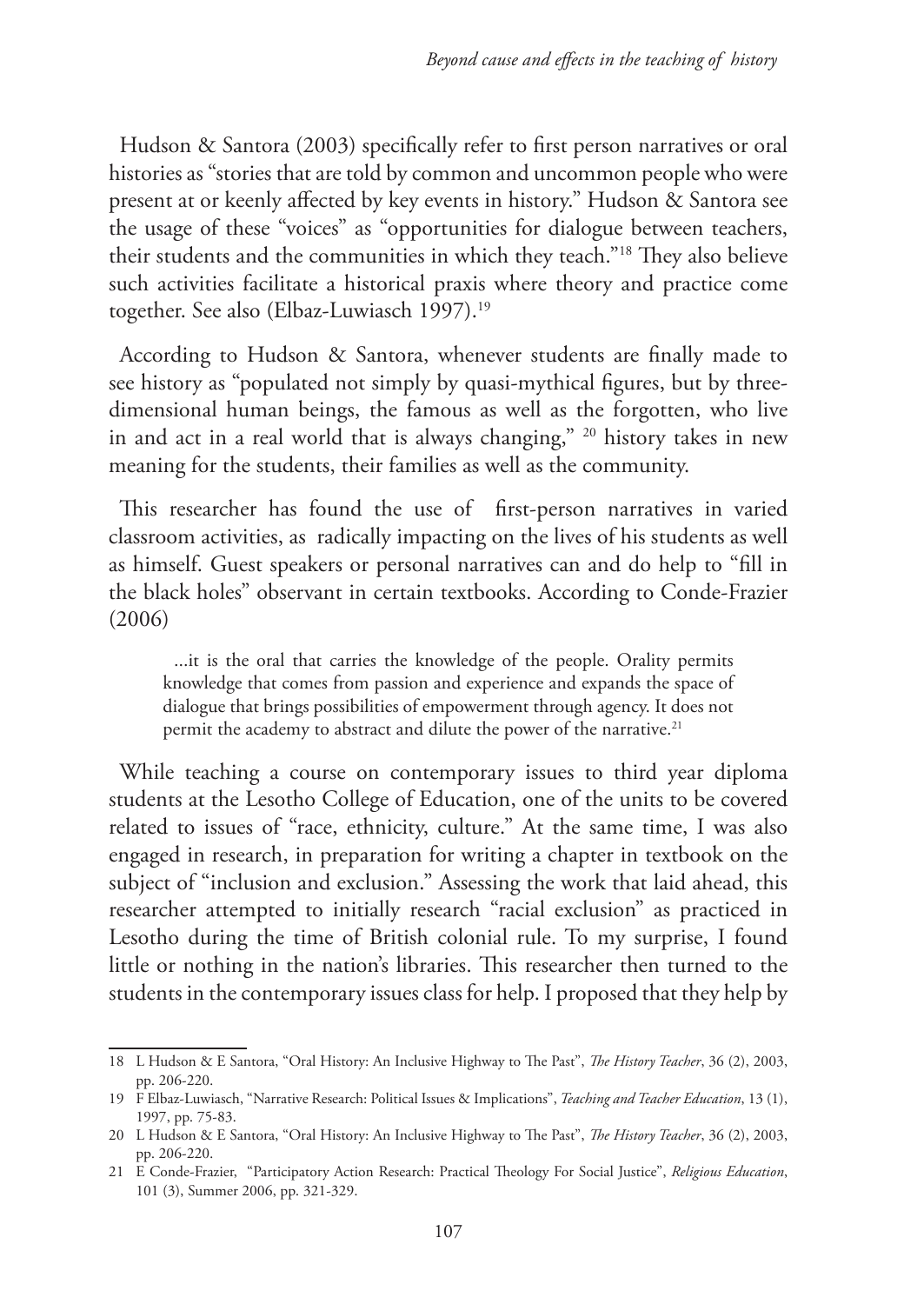interviewing Basotho who had lived under British rule in the nation's capital of Maseru. They were asked to use a "first-person narrative approach- allowing individuals to share insights on the subject, unfiltered. As expected, after making the proposal to the students, they bombarded this researcher with a flurry of questions- "Will our efforts be rewarded with a mark?" "How many people must we interview?" "Whom should we ask?" "How are we suppose to record the interviews?" "What kinds of questions should be asked?" "Will we get paid?" Their questions consumed two class periods. Countless informal gatherings, also took place amongst the students prior to, during and after the interviews took place. It was a wonderful exercise, and it uncovered some interesting information as a result of their efforts, i.e.

During British colonial rule, racism was commonly practiced in Lesotho in a number of ways. For example, in the capital of Maseru neighbourhoods were segregated. Some areas were designated for whites or Europeans and others for Africans. Maseru West, for instance, was exclusively reserved for Europeans. In public places like the post office or bank, separate cues existed for both Europeans and Africans. And when it came to drinking in a pubs, Europeans had no restrictions, whereas Africans were required to show a special "exemption' letter from government indicating that they were entitled to do so. Establishments like Lancer's Inn (a local hotel) and Maseru Preparatory School (an international school) were all white establishments.<sup>22</sup>

The students, as a result of their efforts, forged new alliances in the community and gained a greater sense of self-confidence. They also discovered some of the problems that pertain to such research- the unreliability of certain witnesses, conflicting interpretations regarding the same event by interviewees, the periods of "silence" and the apprehension of certain people to talk publicly on any matter. This experiment with "oral histories" served as a catalyst and spawned other narrative research projects on the part of the studentsincluding another pertaining to "xenophobia and immigrants." First person narrative projects involving local participants, according to this researcher, allows students opportunities to see history come to life and to reconnect with their cultural roots in important ways.

Stroobants (2005) believes that through oral histories "learning comes both in the process of interviewing as well as when someone tells their life story." According to him, all parties are actively giving and receiving.<sup>23</sup>

<sup>22</sup> M Jappie, A Mohloboli & J Wilson, (2004)Co-author, *Diploma in Education (Primary): Religious Education Year 4, Distance Education programme (DTEP)*, (Maseru, Lesotho College of Education, 2004), p. 6.

<sup>23</sup> V Stroobants, "Stories About Learning In Narrative Biographical Research", *International Journal of Qualitative Studies in Education*, 18 (1), 2005, pp. 47-61.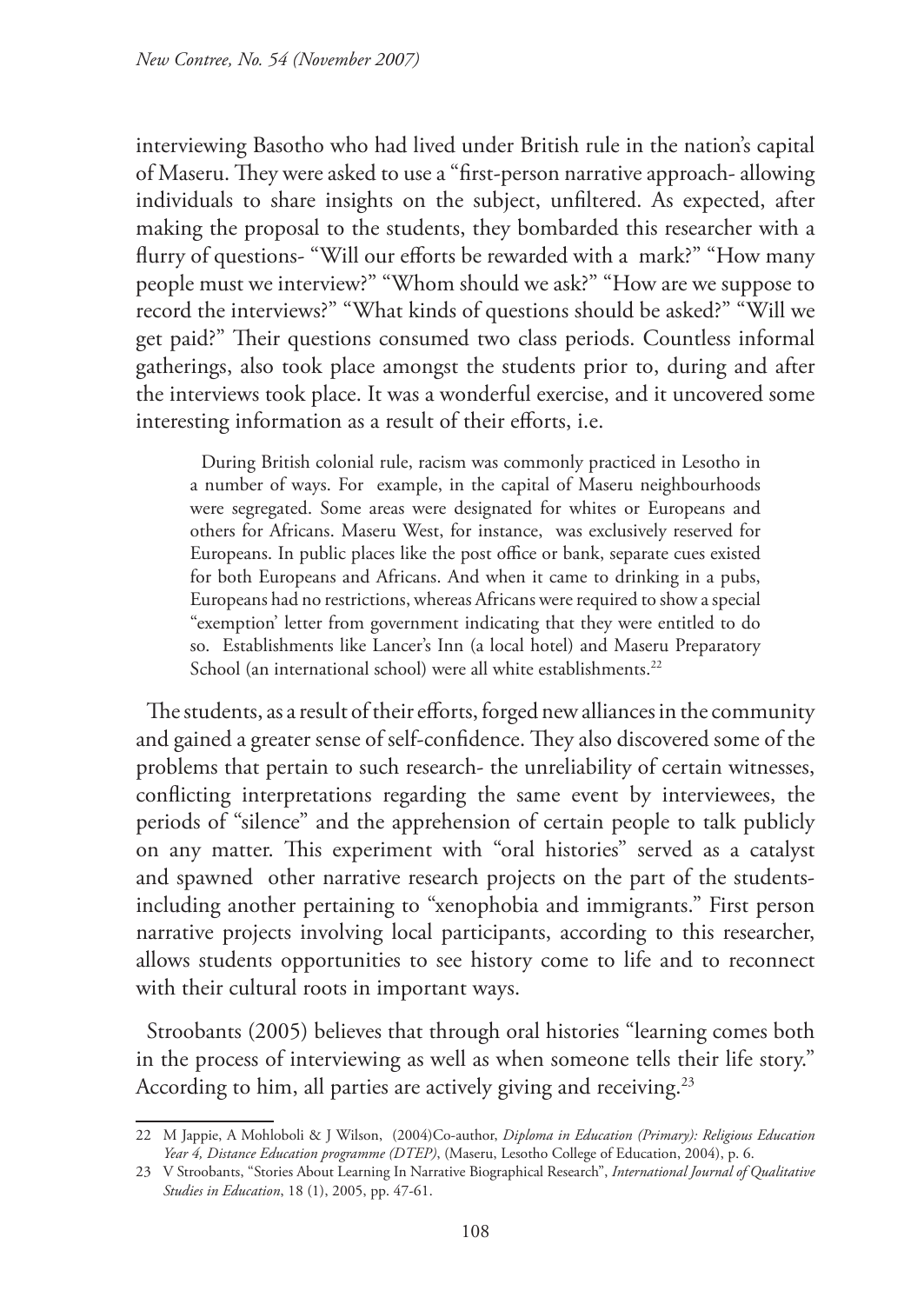Fennes & Hapgood (1997) believe that using people from the community enables students and the teachers to make use of "experiences and knowledge available outside the classroom."24

Actively engaging people from the community also serves another purpose. It is very clear that young people need role models to look up to; people to use as an example; individuals to guide them in their quest for identity and life's meaning Some guest speakers or interviewees, have the potential of sending a message of hope and reassurance to the world. They can remind young people that individuals and small groups working locally in a pro-active way can makes a difference. The power of one person's voice is great regardless of whether they are famous or someone out of the limelight. Stories create conditions for empathy free of ideological or political interference. They allow us to be inducted into another person's world.

History and social sciences remains "too departmentalized"- an intellectual exercise between teacher, student and the textbook. Even when examining issues that come in response to local needs, it still tends to remain isolated. Rarely, if ever, does the teacher, students and the community come together, to understand such issues better.

Moulder (1997) believes that whenever students and educators come "face to face" with people from the community who might share their "personal voices", much is done to dispel stereotypes about issues and allows students to see real people as struggling for change right there in their own community. 25

For example, a classroom lesson pertaining to the issue of poverty- can sometimes fall flat as reams of statical data are used to highlight individual countries and communities falling under the veil of poverty in a "cause and effect" manner. To counter this approach, Puthenkalam (2004) calls for understanding poverty as multidimensional- dealing with the human person as something more than an economic unit.

Poverty is hunger. Poverty in the lack of shelter. Poverty is being sick and not being able to see a doctor. Poverty is not being able to go to school, and not knowing how to read. Poverty is fear of the future, living one day at a time. Poverty is losing a child to illness brought about by unclean water, poverty is powerlessness, lack of representation and freedom. Poverty has many

<sup>24</sup> H Fennes & K Hapgood, *Intercultural Learning In The Classroom: Crossing Borders*, (London, Cassell, 1997), p. 104.

<sup>25</sup> F Moulder, "Teaching About Race And Ethnicity: A Message of Despair, Or A Message of Hope", *Teaching Sociology*, 25, April 1997, pp. 120-127.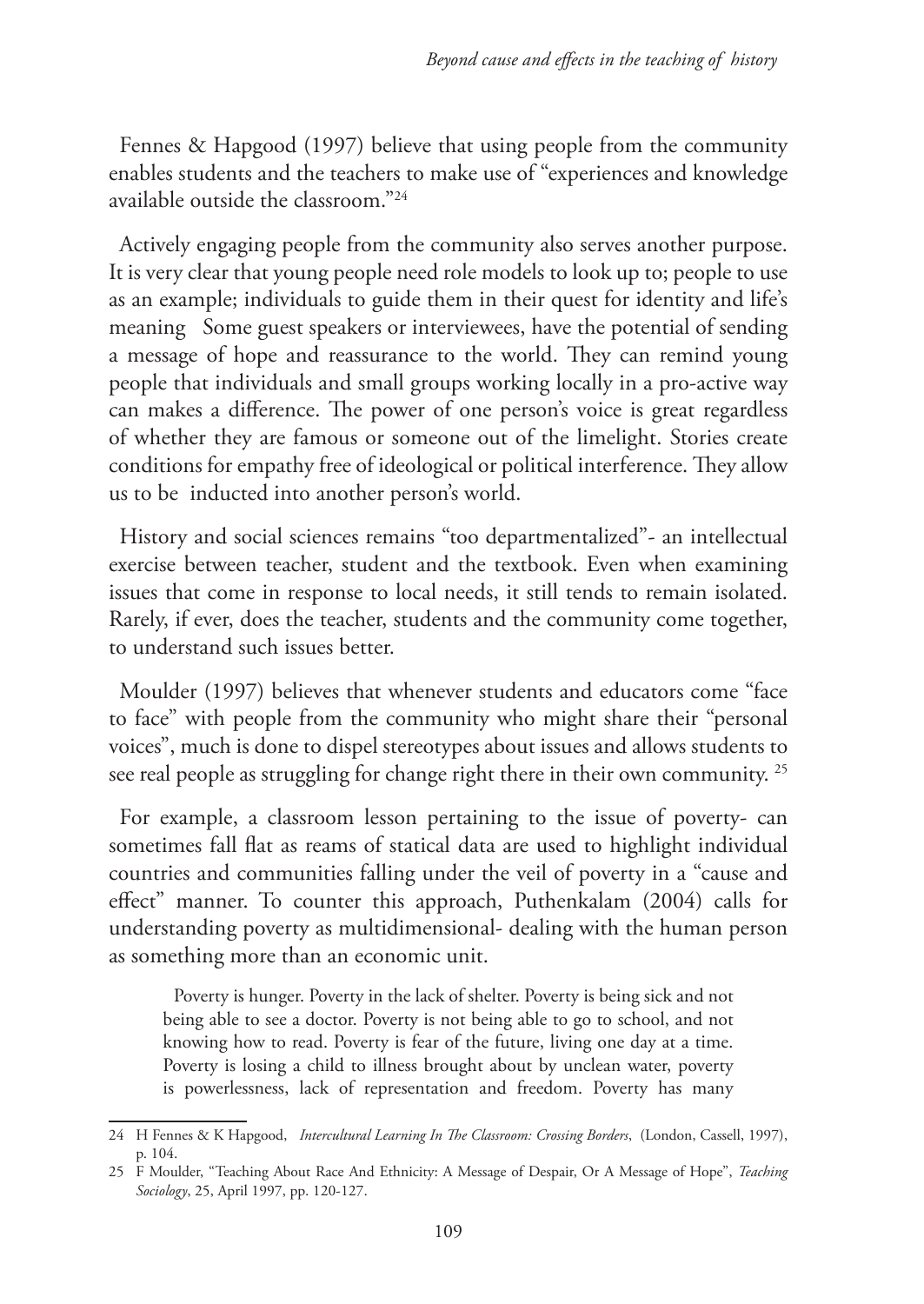faces.....26

On a practical level, teaching about poverty in the social sciences and history classroom, might include among other activities: interviews with people and communities in the grips of poverty and who are pro-actively resisting its effects; profile organizations at work in the local community. Become experts on the history of a particular community or communities. Create a message of hope.

### **Confronting controversial & touch questions**

Generally speaking, most people would do almost anything to avoid grappling with issues of controversy. Ignoring it, however, only multiplies the underlying problems. Consider for a moment, the issue of racism. For someone to believe that racism is a dead in South Africa would have their head buried pretty deep in the sand.

Although the nation's newspapers don't always gage what its citizenry are thinking, this researcher came upon an unusually high number of "race related" articles since the beginning of 2007, i.e. "Education for inclusion: faint hope or false promises" (see Osman & Lloyd 2007)<sup>27</sup>; "Anger brewing among blacks" (see Oakley-Smith 2007)<sup>28</sup>; "Skills gap a result of history" (see Quinta 2007)<sup>29</sup>; "Affirmative action is dead-Erwin" (see Pressly 2007)<sup>30</sup>; "Bok World Cup Threat" (see Modzuli 2007)<sup>31</sup>; "Don't lose vision of non-racial state, says De Klerk," (see Bevan 2007)<sup>32</sup>; "Land reform must be speeded up" (see Webb 2007)33; "We must delve deeper into new wave of Afrikaner siege mentality" (see Makhanya 2007)<sup>34</sup>.

<sup>26</sup> J Puthenkalam, *Empowerment: Sustainable Human Development Strategy for Poverty Alleviation*, (Jaipur, Rawat Publications, 2004), pp. 130-131.

<sup>27</sup> R Osman & G Lloyd, "The ABC of Learning: Part 7. Education for inclusion- faint hope or false promises," *The Star*, 23 May 2007, (Inside) p. 13.

<sup>28</sup> T Oakley-Smith, "Anger brewing among blacks: Comment," *The Star*, 15 May 2007, p. 12.

<sup>29</sup> C Quinta, "Skills gap a result of history," *The Star*, 14 March 2007, p. 10.

<sup>30</sup> D Pressley, "Affirmative Action is dead," *The Star: The Business Report*, 15 July 2007, Front page.

<sup>31</sup> K Moudzuli, "Bok World Cup Threat," *The Citizen*, 16 July 2007 , Front page & 2.

<sup>32</sup> S Bevan, "Don't lose vision of non-racial state, says De Klerk," *The Sunday Independent*, 11 March 2007, (Forum) p. 7.

<sup>33</sup> B Webb, "Land reform 'must be speeded up," *The Star*, 21 May 2007, p. 6.

<sup>34</sup> M Makhanya, "We must delve deeper into new wave of Afrikaner siege mentality," *Sunday Times*, 4 February 2007, p. 28.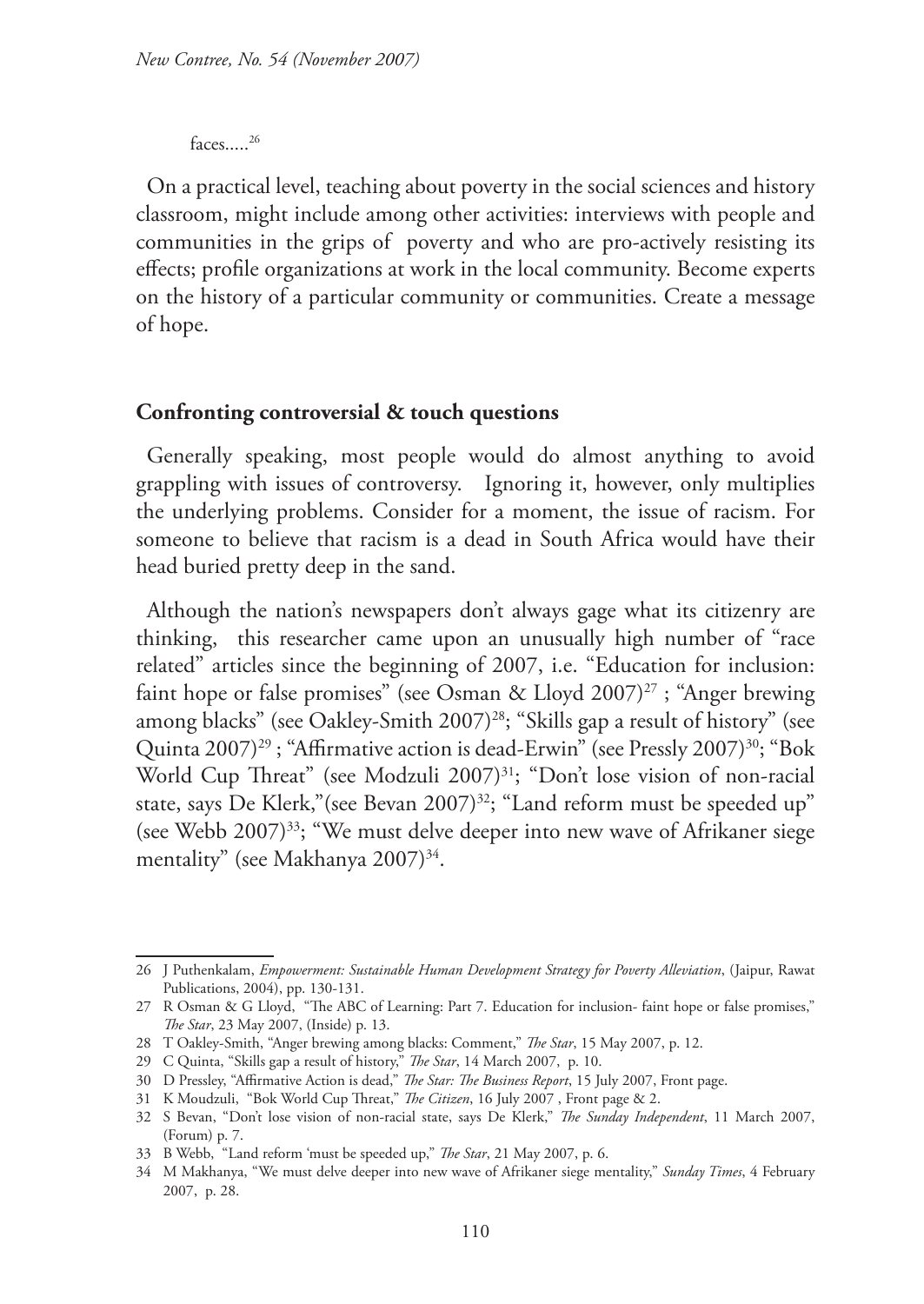The day to day situation, in the nation's schools appear to be no different.

According to Dolby (2002)

...race is produced and reproduced in multiple sites throughout a school: in the hallways, in the teachers' lounge, the principal's office, on the playing fields, at recess or break time, in the cafeteria. This production is of course uneven and sometimes in conflict: a school can, for instance, adopt a fiercely antiracist policy, while an individual teacher or student can hold and perpetuate racist views. Or, the institutional and structural apparatus of a school can reinscribe racism, while pockets of teachers, students and parents try to forge new practices.<sup>35</sup>

Newspaper columnist Khumalo (2003) believes that South Africa is "littered with many other examples of racism- real or perceived, overt or subliminal..... We cannot deny that a country that has undegone centuries of colonial bondage and racism- racism later put into the statute books by the apartheid oligarchy- can we become nonracial and egalitarian in just a decade."36

In South African society, the majority of whites, according to Mkhondo (2007) "have come to believe that racism is no longer a serious and widespread problem. But racism continues to exist even though our constitution proclaims this country to be non-racist and non-sexist."37

As mentioned earlier in this paper, one of the objectives of OBE in South Africa is to help students develop their values and attitudes. Thus, such issues of controversy come to the forefront, what should be the response of history and social sciences teachers? According to this researcher, the only reasonable response would be- "How can we not address such socially relevant topics? As teachers, "seizing the moment" and "maximizing the situation" sounds like a better option than waiting until an issues slowly makes its way into the textbooks in sanitized form. Some issues, of course, are transitory in naturebut it doesn't stop it from being a concern for some. Attempting to allocated such ventures, doesn't necessarily imply diverting every lesson over a long period for such activities.

This researcher, while teaching at the Lesotho College of Education during 1998, was forced to make certain pedagogical choices based on what was happening at the time in that country. During that particular period, the

<sup>35</sup> N Dolby, "Making White: Constructing Race in a South African School", *Curriculum Inquiry 32*, 32 (1), 2002, pp. 7-29.

<sup>36</sup> F Khumalo, "Betwitched by racism," *This day*, 13 November 2003, p. 11.

<sup>37</sup> R Mkhondo, "Racism is alive and kicking in SA", *The Star*, 22 March 2005, p. 14.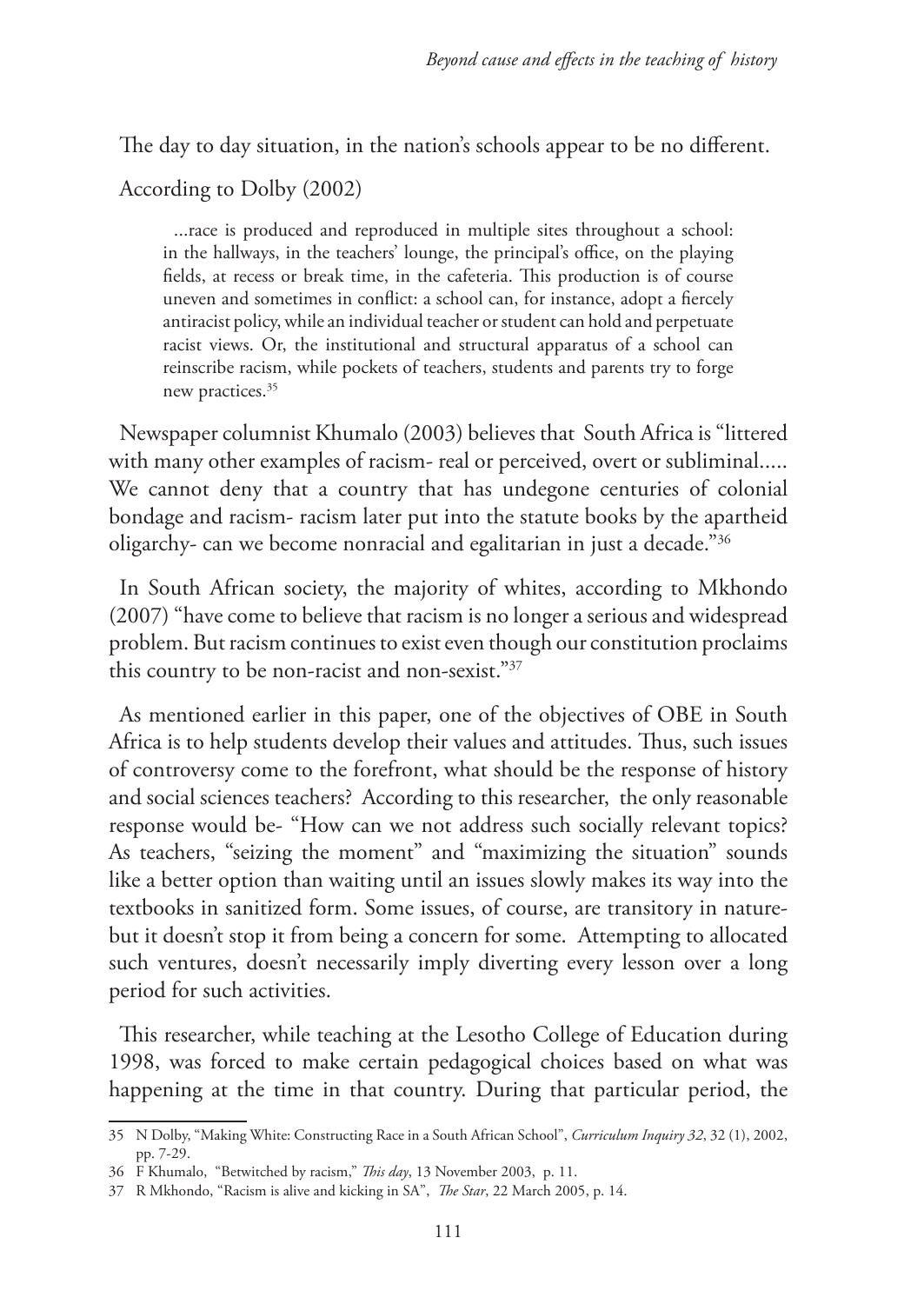country descended into a period of anarchy; people witnessed an incursion by the South African military, and were affected by a perpetual shortage of basic commodities. Within a certain window of that time, the College remained opened and classes went on as scheduled. Nonetheless, the teachers of that institution including myself, were made to ask what would the responsible thing to do in that situation- follow the syllabus or seize the moment? On that occasion, this researcher chose to seize the moment and confront controversial and touch questions.

The renaming of South Africa's cities, towns, highways, streets, buildings and townships appears to conjure similar feelings. The newspaper have headlined- "South Africa's cities, towns, highways, buildings and townships are being renamed rapidly" (Tolsi 2007)<sup>38</sup>; "'racist anarchists' blamed as street signs end up in river: Potchefstroom name changes stir emotions" (Ndaba 2007)<sup>39</sup> "Stop distorting issue of names: Comment (Memela 2007).<sup>40</sup>

One letter to the editor of a Johannesburg newspaper, captured the mind of this researcher in particular. A white man complained by asking why government chooses to spend so much money on changing the name of Grahamstown, but appears uninterested about spending money on public services like electricity (Drakes 2007).<sup>41</sup> The writer's cause for anger, it would seem lies deeper than the problem he had chosen to write about. Thus, questioning the ways in which knowledge has been organized or how someone makes claim to authentic knowledge, can be threatening. Nonetheless, such "stories" need to be heard so that we see and feel the consequences of absolutist views and change.

Addressing a controversial issue in the classroom can sometimes lead to highlighting the wrong concerns, especially without greater use of shared perspectives. Attacking the wrong problem never resolves the real problem. We are called to look deeper! Reporting on "name changes" in South Africa, Memela (2007) has said, "No one has the right, even in the name of freedom or self-expression, to abort the programme to rewrite the history of this country in a manner that projects and carries the names and legacy of people

<sup>38</sup> N Tolsi, "Renaming History: South Africa's cities, towns, highways, buildings and townships are being renamed rapidly," *Mail and Guardin*, June 29 to July 5 2007, p. 12.

<sup>39</sup> B Ndaba, "'racist anarchists' blamed as street signs end up in river: Potchefstroom name changes stir emotions," *The Star*, 26 June 2007, p. 6.

<sup>40</sup> S Memela, "Stop distorting issue of names: Comment,"*The Star*, 21 May 2007, p. 8.

<sup>41</sup> H Drakes, "We need service more than we need name": Letter to editor, *The Star*, 5 September 2007, p. 37.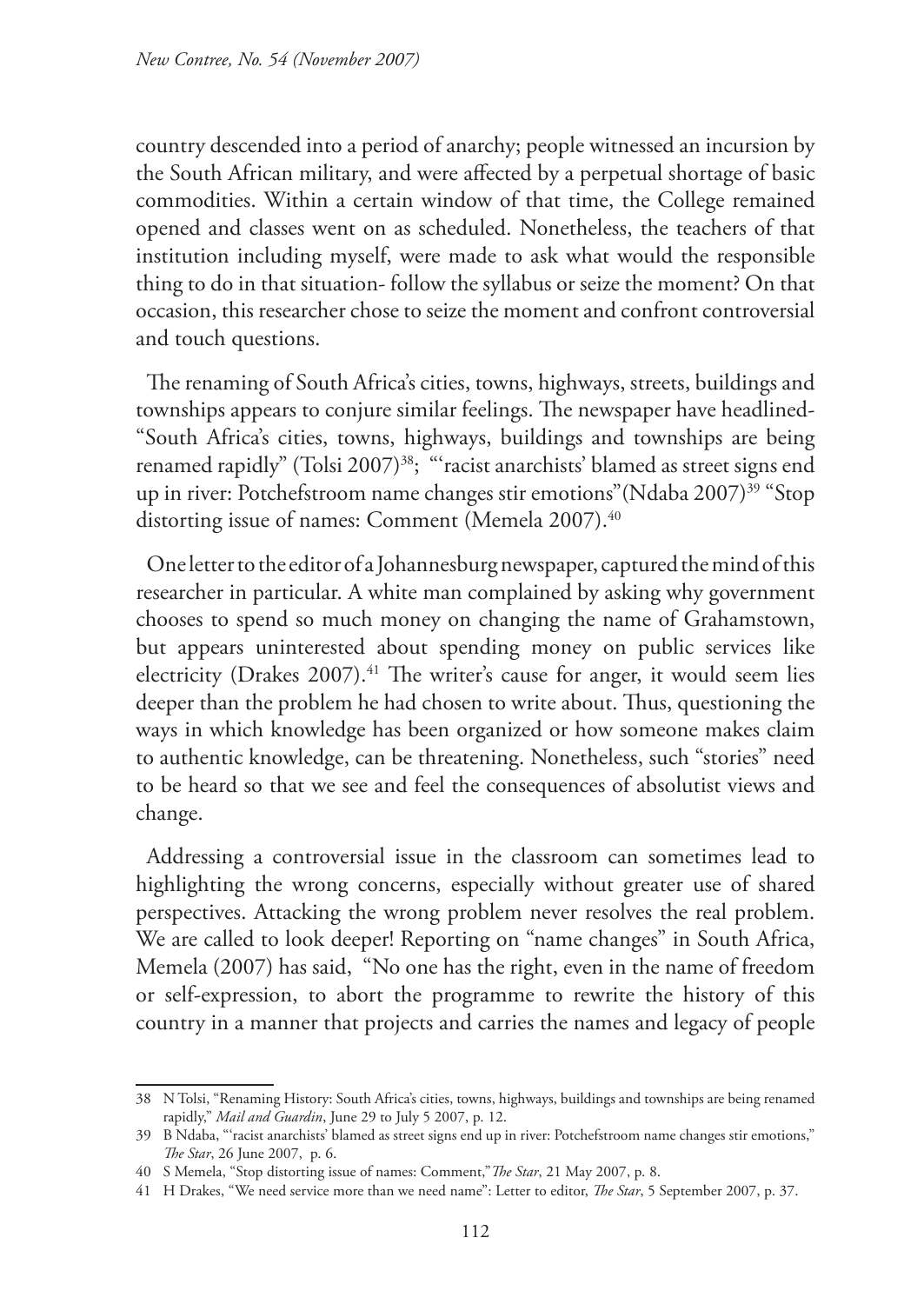who paved the way for 'the age of hope.'"<sup>42</sup>

In situations like this- every effort should be made to create a pedagogical environment that strives to make the classroom "safe" for the exploration of conversation (amidst biases, deep-seated feelings and vulnerabilities). It should become an opportunity as social science and history teachers to profile those people who's legacy is now being remembered (Oliver Tambo, etc,); examining the "changing of names" in other countries like India (Bombay to Mumbai) and undertake a study on the significance of "stone blessings", "remembrance" and museums.

Do people intentionally beat around the bush intentionally? According to Geschier (2005), "human beings universally have the tendency not to think about or to build an emotional wall against painful experiences, also when these experiences are not theirs." According to Geischer, "laws and policies have changed post-1994 but changing practices and attitudes remains a daily struggle."43

## According to Njobe (1990)

The decolonisation of the thinking of formerly colonised societies through education needs to be complimented by a similar decolonisation of the minds of the former colonisers. Such double edged decolonisation process might more likely bring about better understanding between formerly colonised nations and their former colonised nations.<sup>44</sup>

How do we prepare young people to deal with racism or any other major issue that come to the forefront? As educators, our primary responsibility should be to teach about it and how to handle it in a pro-active way.

Apple (1999) would say, "By placing race squarely in front of us, 'we can challenge the state, the institutions of civil society, and ourselves as individuals to combat the legacy of inequality and injustice inherited from the past' and continually reproduced in the present."45

According to Ramsey (2005) once we are able to define racism as an interlocking system of advantage based on race functioning at all levels- as

<sup>42</sup> S Memela, "Stop distorting issue of names: Comment,"*The Star*, 21 May 2007, p. 8.

<sup>43</sup> S Geischier, "Beyond Experience: The Mediation of Traumatic Memories in South African History Museums", *Transformation,* 59 , 2005, pp. 45-65.

<sup>44</sup> MW Njobe, *Education for Liberation*, (Braamfontein: Skotaville Publishers, 1990), p. 54.

<sup>45</sup> M Apple, The Absent Presence of Race in Educational Reform [1], *Race, Ethnicity & Education*, 2 (1), 1999, pp. 9-16.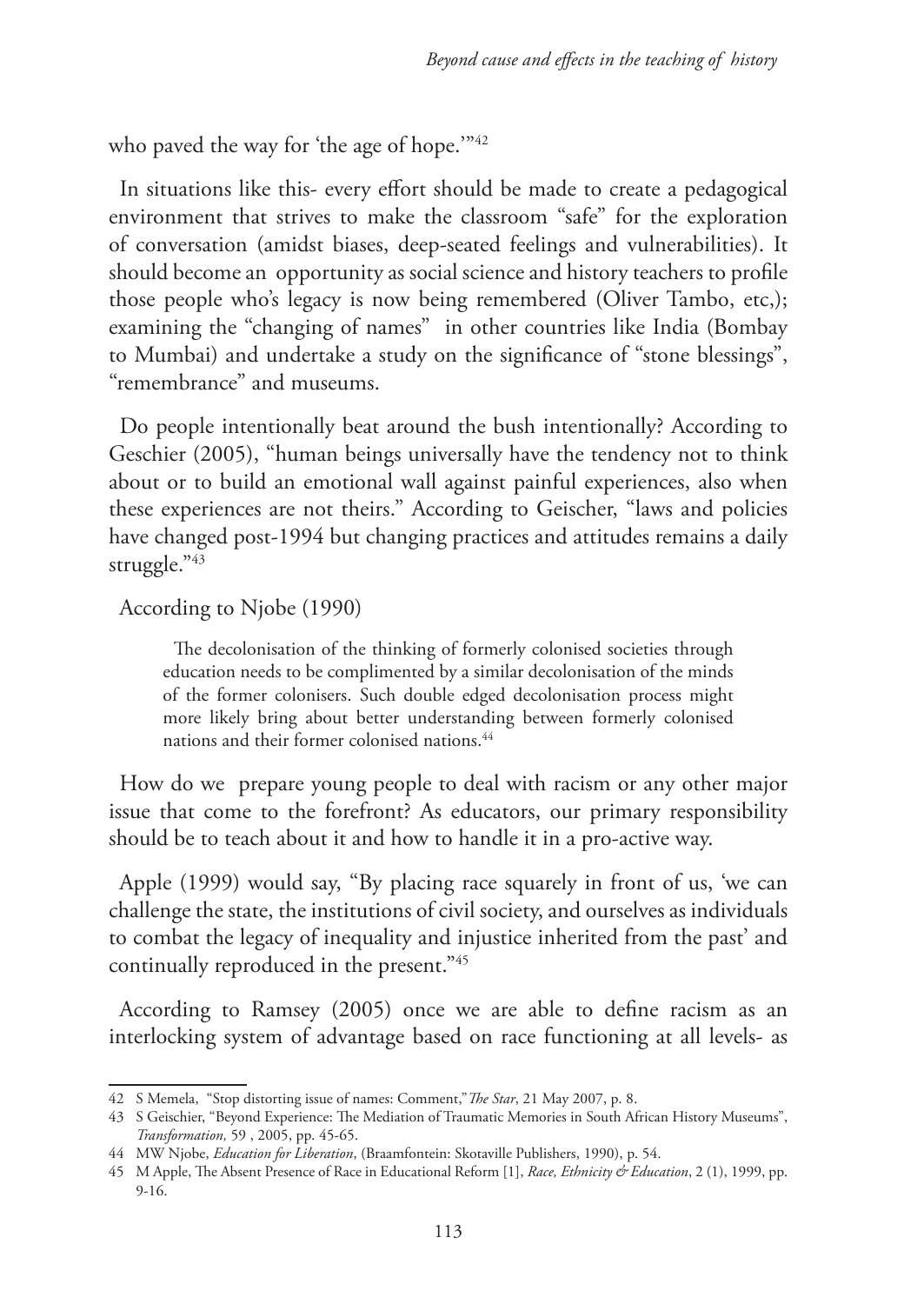an individual, group, institutionally, and culturally, a veil is dropped. She says that in such environment, we are made to examine the many way such a thing impact on a person's life. We are all affected by race and must remain decentered.46

Margonis (2003) reports that honesty and openness in dealing with war crimes committed in South Africa were critical steps towards avoiding a crippling amnesia. According to him, Desmond Tutu rejected the arguments that Afrikaners suggested that the country should simply forget the past and move on after its painful decades of violence. "...the past, far from disappearing or lying down and being quiet, has an embarrassing and persistent way of returning and haunting us unless it has in fact been dealt with adequately."47 (see also Laurence 2007).48

# **The way forward**

• First, look within. Ideas are incubated! Chandra (2004) calls for a Gandhian style of self examination which would make everyone in the classroom (teacher as well as students) to examine their own morality.

...Academic analysis for far too long has tended to be concerned with the external world without simultaneously being turned inward. It has, thus grappled to understand the recent resurfacing of hatred and violence that we had innocently believed lay buried in the past. It has, almost invariably located the problem in a guilty 'other, rarely, if ever, in the "self." 49

• Attempt to understand the issue in a multitude of ways; place a 'human face' on it. Acknowledge oppression and celebrate resistance. When appropriate, make use of "personal voices"- first person narratives, oral histories, and interviews. As teachers of the social sciences and history, make use of pedagogies which grow and expand because of the contributions made by all people as a community of inquirers. No person is an island.

<sup>46</sup> NJ Ramsay, Teaching Effectively In Racially and Culturally Diverse Classrooms, *Teaching Religion and Theology*, 8 (1), 2005, pp. 18-23.

<sup>47</sup> F Margonis, "The Path of Social Amnesia and Dewey's Democratically Commitments", K Alston (ed), *Philosophy of Education 2003*, (Urbana, Illinois: Philosophy of Education Society, 2004), pp. 296-304.

<sup>48</sup> P Laurence, "Mbeki's notion of what constitutes racism skewed," *The Sunday Independent*, 25 March 2007, p. 5.

<sup>49</sup> S Chandra, "Self and Multiculturalism", J Jain (ed), *Dislocations and Multiculturalisms: Essays in Homage to Professor RK Kaul*, (New Delhi: Rawat, 2004), pp 1-9.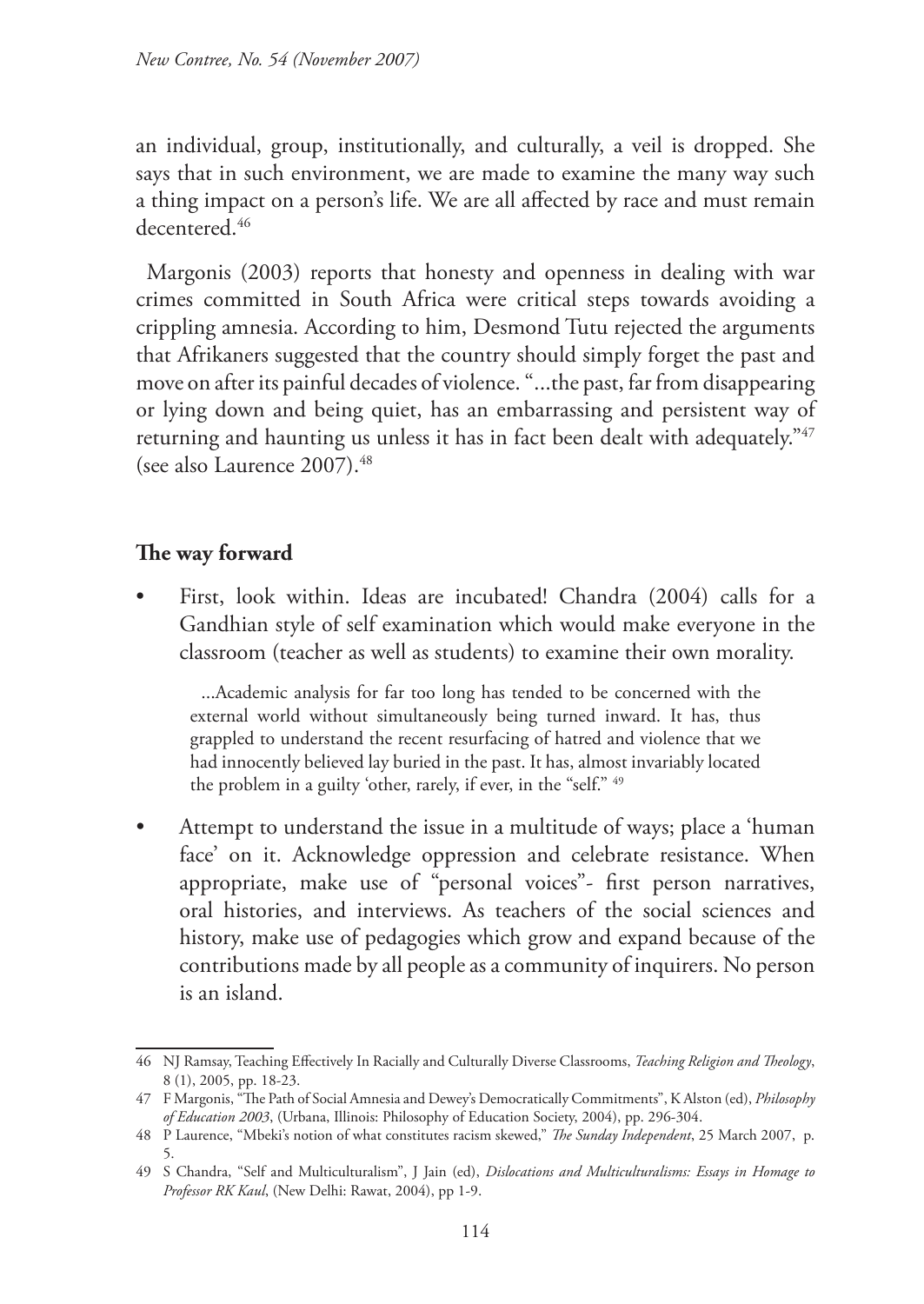Kincheloe & Steinberg (1992) indicates "that any education worth its salt must cause us to grapple with the critical issues of any society- including race, class, and gender in a democratic society."50

• Speak forthrightly, and be willing to dialogue. Communication involves a sincere desire to understand and be understood. Giroux  $(1989)^{51}$  rightly calls upon educators to do more than prick their student's conscience as a part of transformative action. They are also called to dialogue and social action.

Amongst the Basotho, when a person dies, the family is made to tell and retell the story of how that loved one died to everyone who comes to the house till the time of the funeral. In so doing I suspect, it helps both the listener and the speaker to remember the past as well as to prepare for the future. That is good historical thinking! As social sciences and history teachers, we too need to keep telling the story.

<sup>50</sup> J Kincheloe & S Steinberg, *Changing Multiculturalism*, Open University Press, (Buckingham, Philadelphia,1992), p 58.

<sup>51</sup> H Giroux, Border Crossings: Cultural Workers And The Politics of Education, (New York: Routledge, 1989), p 79.